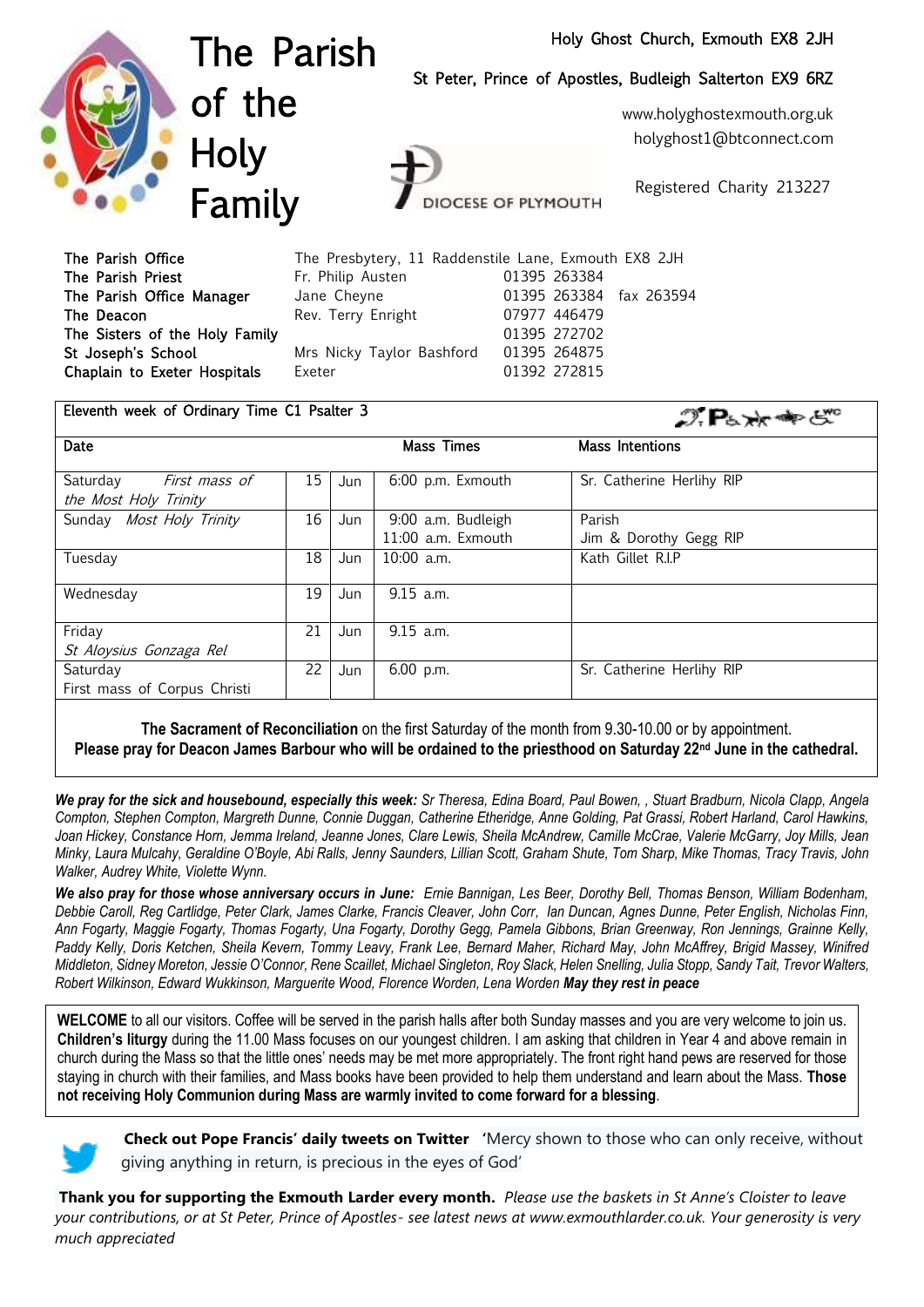# DAY for<br>IIIEE

**This weekend the church celebrates** *Day for Life* **2019**. *Day for Life* is the day in the Church's year dedicated to raising awareness about the meaning and value of human life at every stage and in every condition. The Church teaches that life is to be nurtured from conception to natural death. The proceeds of the *Day for Life* collection to be held in parishes in England and Wales assists the work of the [Anscombe Bioethics](http://www.dayforlife.org/anscombe-bioethics-centre/)  [Centre](http://www.dayforlife.org/anscombe-bioethics-centre/) and other life-related activities supported by the Church.

**RUN TO THE SON:** Friday 21st - Sunday 23rd June, Buckfast Abbey. For the third year running, a weekend of prayer and inspiration to help equip you for mission. Main features include- a day of growth in discipleship led by Anthony Gielty, a night vigil of prayer welcoming the dawn in the splendour of the Blessed Sacrament Chapel and a sunrise Mass with Bishop Mark. Tickets £50 inclusive of food and camping facilities. (Other accommodation available at additional cost). Booking forms and more detail available online at [www.buckfast.org.uk/run-to-the-son](http://www.buckfast.org.uk/run-to-the-son) or contact St. Peter's parish office on 01752-701660 if you have any questions.



# **Parish Pauline Pilgrimage to Malta & Retreat on Gozo** - May 2020.

4 nights at Porziuncula, Franciscan Centre at St. Julians, Malta & 3-4 nights retreat at Manresa Jesuit Centre, Gozo. We will be considering the life of St. Paul and looking at the work of Nick King sj *"Not that man!" as well as celebrating* Morning & Evening Prayer + Mass]. *Thank you to all those of you who have already booked – there are still some places available so if you would like to come with us please pick up a leaflet or contact the office for details.*

**You are invited** to join 40 very happy pilgrims have just returned from a truly memorable pilgrimage to Padua, Venice, Ravenna & Assisi for a celebration on Saturday 29<sup>th</sup> June after the 6.00 pm mass. There will be a presentation about the pilgrimage and you are asked just to bring a savoury contribution towards a shared supper and a bottle of wine **– Fr. Philip will provide the dessert!** Meanwhile Gloria has compiled an excellent review which you can read on line and enjoy looking at some of the photos too.





*The Youth Rally this year is on Sunday 16th June (Father's Day). 'Last year was lots of fun, some of us came home with medals! For anyone interested in joining in this year it's 1pm start in Honiton and 6.30pm finish. £5 per child (no charge for adults who choose to stay and watch/help) to include bbq lots of fun activities- tug-of-war, assault course, penalty shoot-out etc. and Mass with Bishop Mark. It's a lovely opportunity to get to know other young people in the Diocese' Please contact Emma for more information and to let her know if you would like to join the parish team [slimanemrichardson@gmail.com](mailto:slimanemrichardson@gmail.com)*

## **Regular Events in our parish – come and see…**

**Gospel Sharing** on Thursday evenings throughout the year 7.00pm to 8.30pm in the Cloister and a warm welcome awaits you.

**Craft Club** –This lively group meet regularly once a month, usually on a Saturday morning – the next meeting is on 15<sup>th</sup> June from 10.00 am – 12.00 – all welcome.

**The Men's Lunch Club** meet every 3<sup>rd</sup> Thursday of the month at the Powder Monkey at 12.30.

**'Ladies that Lunch' once a month** meet 2<sup>nd</sup> Thursday of the month – why not join them!

.**Our Knit, Natter & Book Club Chatter Group** are a very friendly lot and invite you to come and join them for a coffee and to see just what they do each month. They generally meet on the 1st Monday afternoon of the month in Holy Ghost hall at 2.00 pm. Just drop in or speak to Bernadette Simmons or Maggie Raby who will be happy to tell you about the group.

**FAITH & LIGHT** next full meeting will be on 17 June in the parish hall.

**CAFOD Coffee Morning** on the second Tuesday of the month in Holy Ghost Hall **UCM** Meetings twice monthly on Thursday afternoons at Holy Ghost, welcoming a variety of speakers - the next Meeting will be on Thurs. 6th June when they will be having a light-hearted afternoon of Reminiscences and favourite jokes. **All are welcome**.

> **All our news and events are now on our website** which is being widely viewed each month. It is a wonderful way to spread our good news – have you looked at it recently?